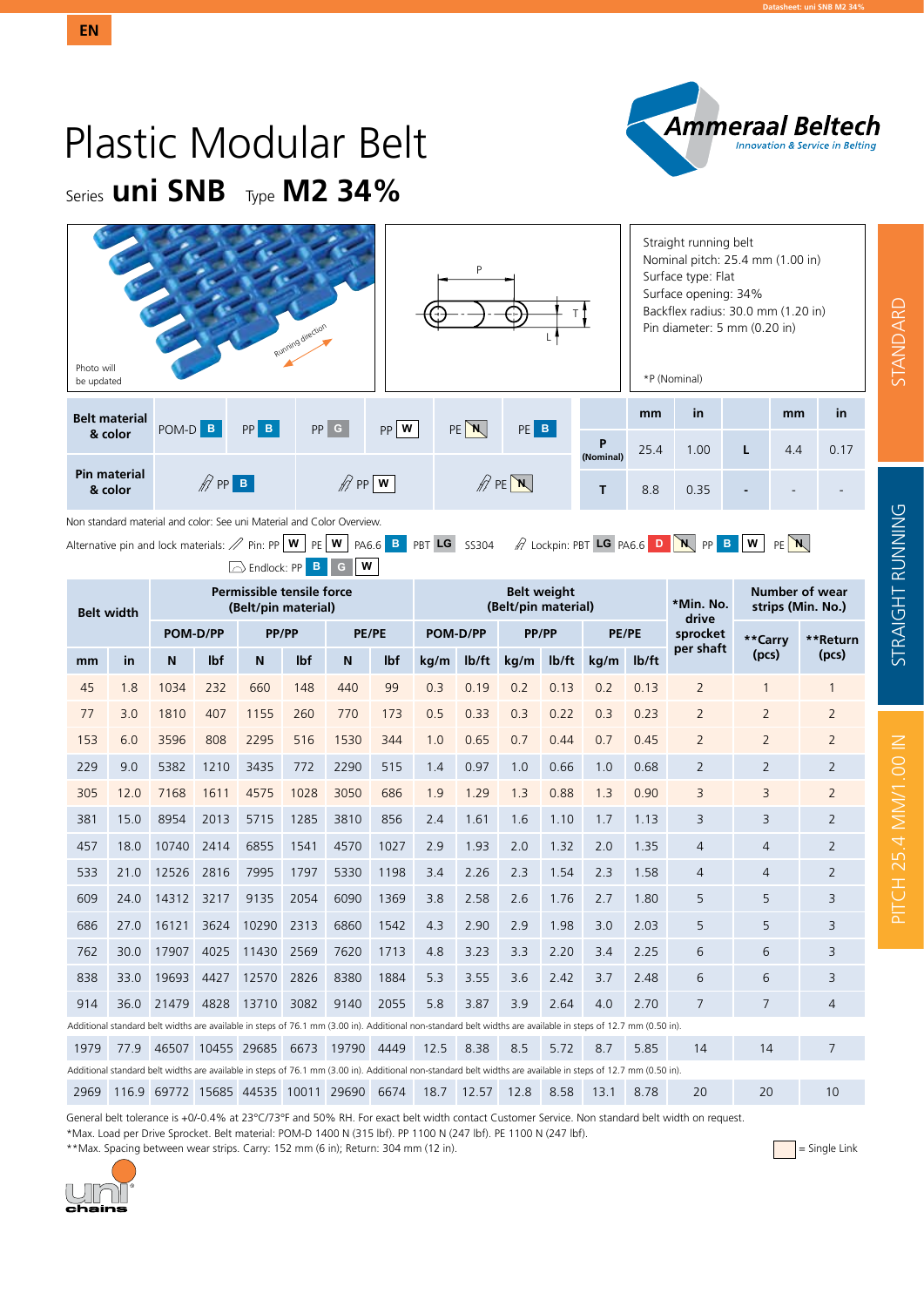#### **Rubber Top Accessories**



| <b>Type</b>    | <b>Belt</b>      | <b>Rubber</b>    | A   |      |     | B    |      |      | Link | Width |      |  |
|----------------|------------------|------------------|-----|------|-----|------|------|------|------|-------|------|--|
|                | material & color | material & color | mm  | in   | mm  | in   | mm   | in   | size | mm    | in   |  |
| M2 20%<br>Flat | PP B             | 03 K             | 7.5 | 0.30 | 3.4 | 0.13 | 36.0 |      | K300 | 77.0  | 3.00 |  |
|                |                  |                  |     |      |     |      |      | 1.41 | K600 | 152.4 | 6.00 |  |
|                | <b>PP</b><br>W   | 03<br>`N         |     |      |     |      |      |      | K750 | 190.5 | 7.50 |  |

Non Standard material and color: See uni Material and Color Overview.

## **Accessories**





Flights on 25.4 mm (1 in) are cut down from 50.8 mm (2 in).

#### **Accessories**







101.6 4.00



|               | <b>Tab</b>                  | V    |           |      |      | A    |      | B    |      | Link size | <b>Width</b> |      |  |
|---------------|-----------------------------|------|-----------|------|------|------|------|------|------|-----------|--------------|------|--|
| <b>Type</b>   | <b>Material &amp; color</b> | mm   | <b>in</b> | mm   | in   | mm   | in   | mm   | in   |           | mm           | in   |  |
|               | POM-D B                     | 7.50 |           | 15.0 | 0.59 | 33.5 | 1.19 | 42.7 |      | K325      | 82.3         | 3.24 |  |
| M2 34%        |                             |      | 0.29      |      |      |      |      |      |      | K335      | 85.0         | 3.35 |  |
| <b>Bottom</b> |                             |      |           |      |      |      |      |      | 1.68 | K450      | 114.3        | 4.50 |  |
| Guide         | PP<br>$\, {\bf B} \,$       |      |           |      |      |      |      |      |      | K600      | 152.1        | 5.99 |  |
|               |                             |      |           |      |      |      |      |      |      | K750      | 189.4        | 7.46 |  |

Non Standard material and color: See uni Material and Color Overview.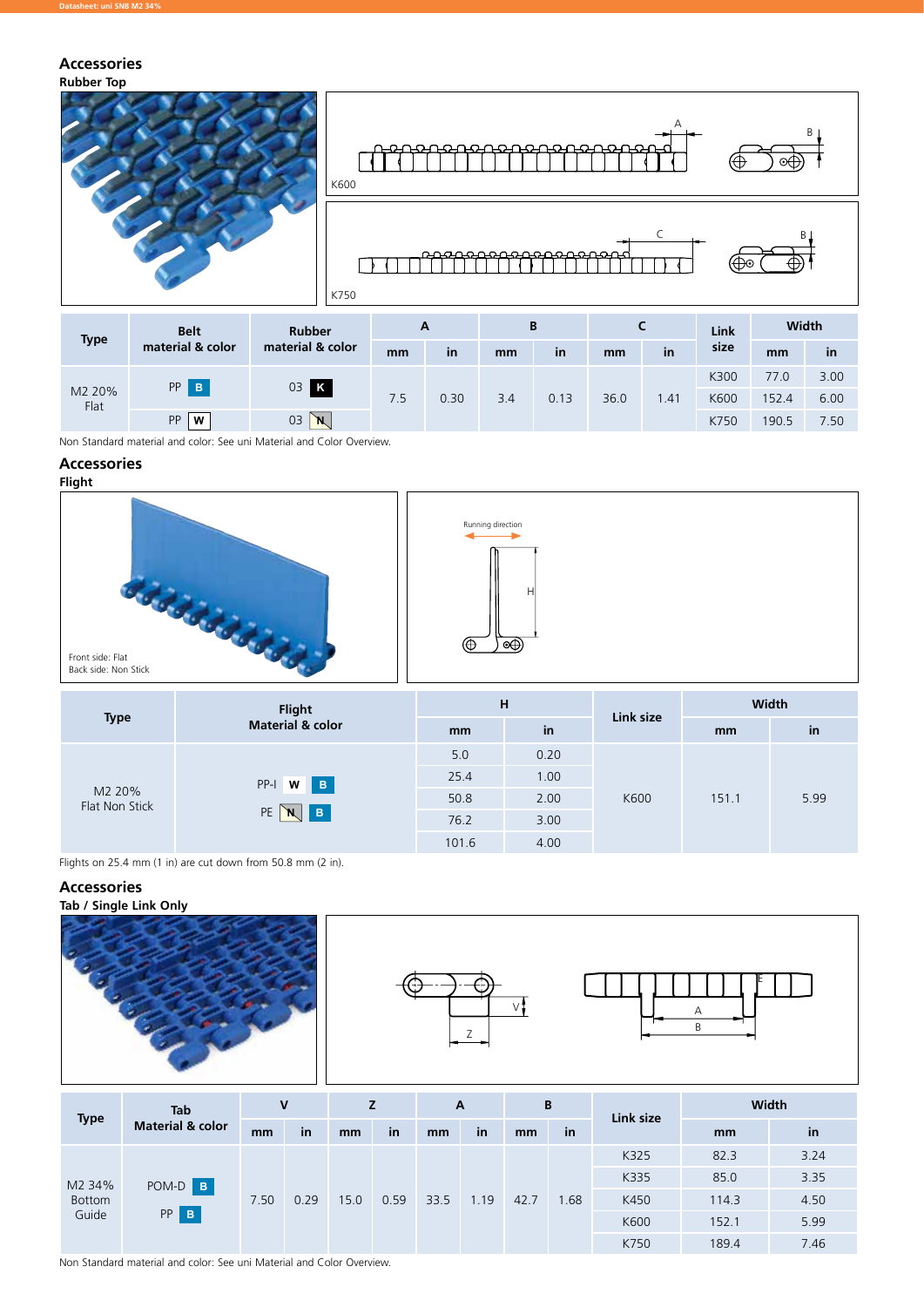#### **Rollers NON STANDARD Accessories**



| <b>Type</b> | Roller           | r   |           |      |           |      |           |      |           |      |      |
|-------------|------------------|-----|-----------|------|-----------|------|-----------|------|-----------|------|------|
|             | material & color | mm  | <b>in</b> | mm   | <b>in</b> | mm   | <b>in</b> | mm   | <i>in</i> | mm   | ın   |
| Plastic     | POM-D <b>W</b>   | 5.7 | 0.22      | 13.5 | 0.53      | 44.6 | 1.75      | 50.8 | 2.00      | 51.0 | 2.01 |

Non Standard material and color: See uni Material and Color Overview.

### **Accessories**



|             | <b>Material &amp; color</b> |      | п    |      | H    | шź<br>п |           |  |  |
|-------------|-----------------------------|------|------|------|------|---------|-----------|--|--|
| <b>Type</b> |                             | mm   | in   | mm   | in   | mm      | <b>in</b> |  |  |
| Push        | <b>PE</b><br>W              | 17.0 | 0.67 | 17.0 | 0.67 | 14.4    | 0.57      |  |  |

Other Non Standard option: See uni AmFlight Overview.